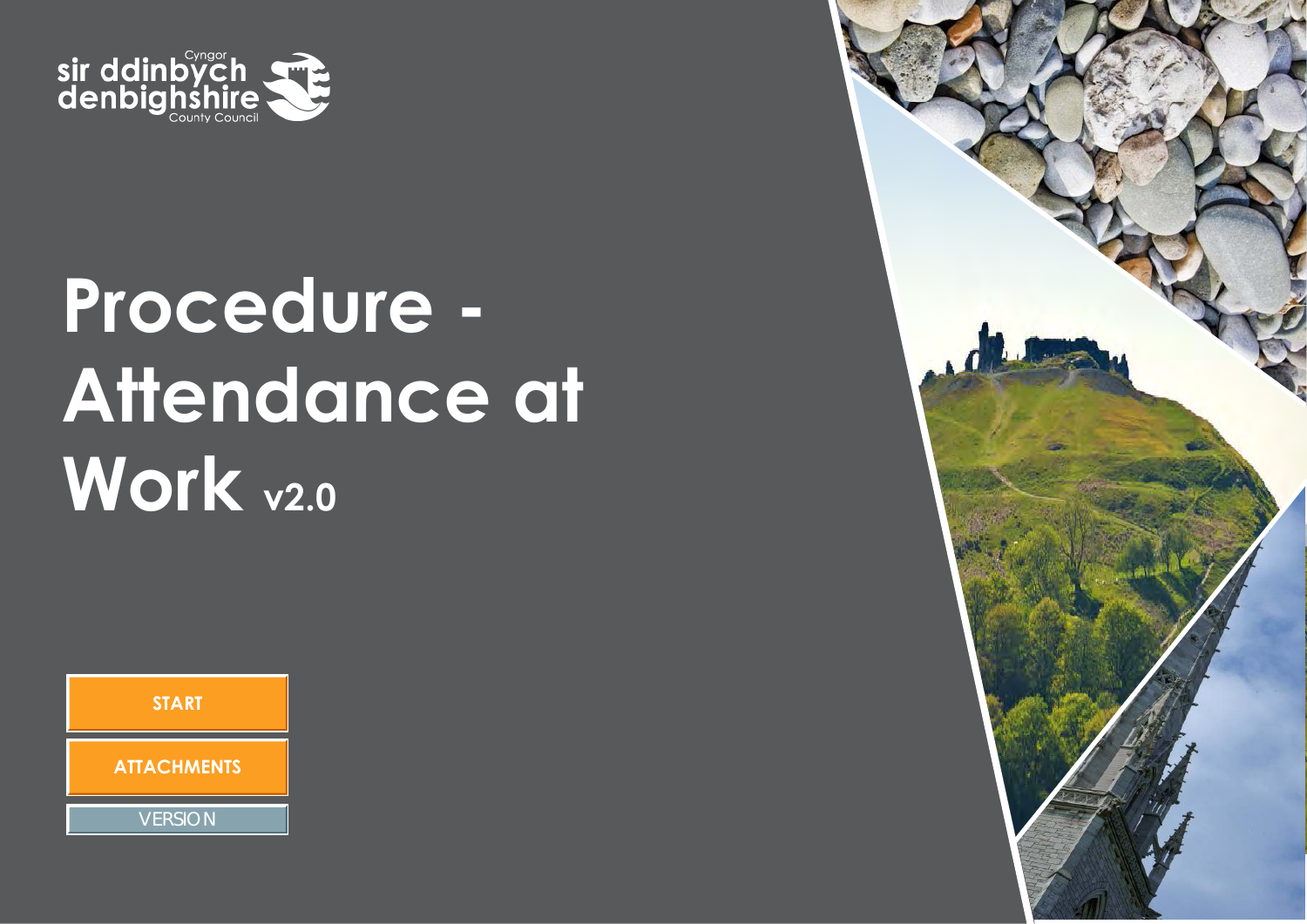Procedure – Attendance at Work

| Policy approved by | Date approved | Date implemented | <b>Policy owner</b> | <b>Review date</b> |
|--------------------|---------------|------------------|---------------------|--------------------|
| Full council       | 08/04/14      | 08/04/14         | AM                  | 08/04/2017         |

Prior to contacting Human Resources regarding the content of this policy, it is recommended that you refer to the most up to date version on the intranet and the relevant guides.

As is the case with all intranet documents, this policy is subject to regular review due to legislative and policy changes. The latest versions of all Human Resource documents can be found on the HR intranet pages.

| <b>Version No.</b> | Date approved | <b>Approved by</b> | Amendment                  |
|--------------------|---------------|--------------------|----------------------------|
| v1.0               | 08/04/14      | Full council       | New procedure              |
| v1.1               | 21/07/15      | Catrin Roberts     | Additional paragraph added |
| v2.0               | 23/04/18      | Andrea Malam       | Reformatting               |
|                    |               |                    |                            |
|                    |               |                    |                            |
|                    |               |                    |                            |
|                    |               |                    |                            |
|                    |               |                    |                            |
|                    |               |                    |                            |
|                    |               |                    |                            |
|                    |               |                    |                            |
|                    |               |                    |                            |
|                    |               |                    |                            |
|                    |               |                    |                            |
|                    |               |                    |                            |
|                    |               |                    |                            |
|                    |               |                    |                            |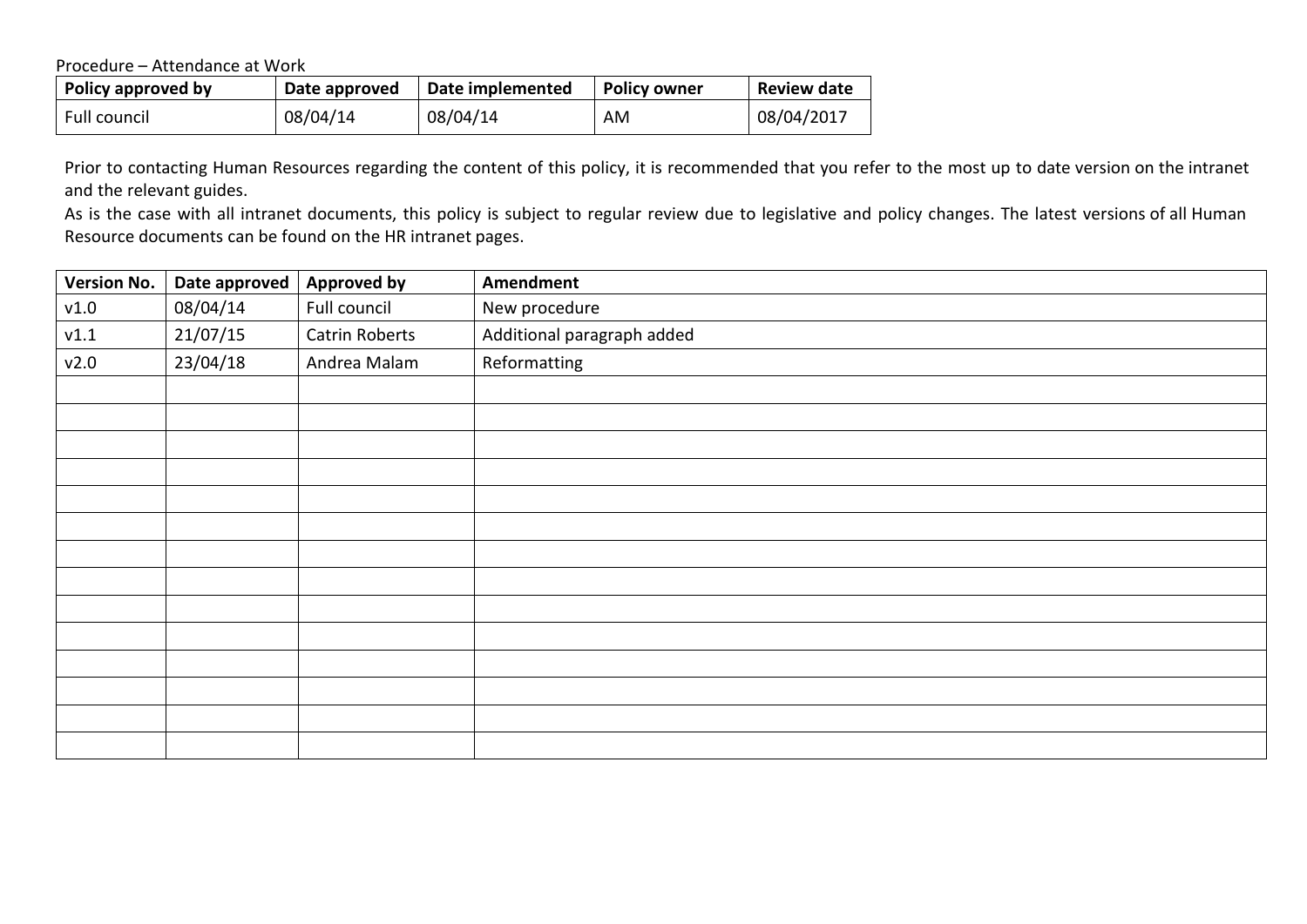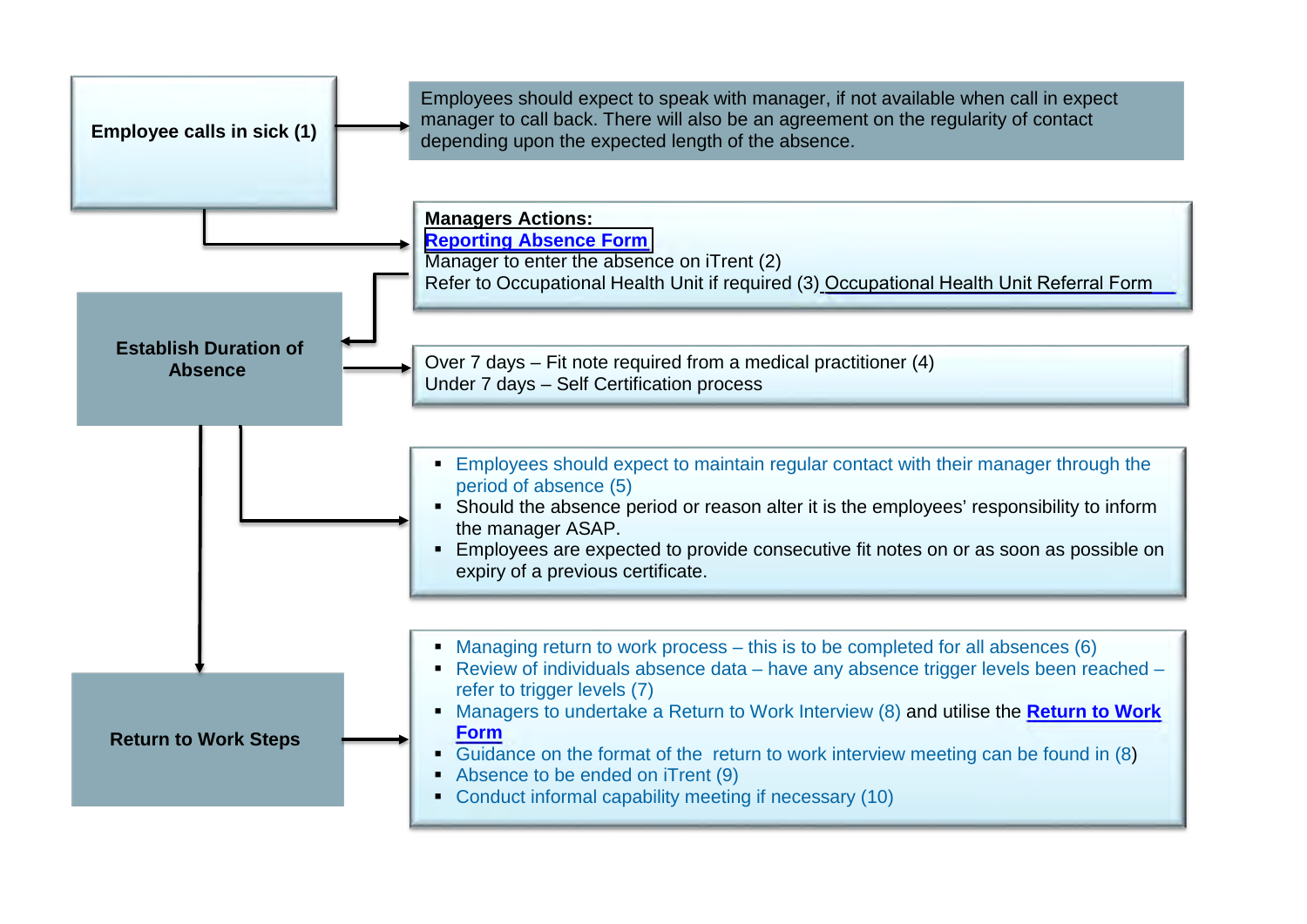## **ROLES AND RESPONSIBILITIES**

| <b>Employee</b>                                                                                                                                                                                                                                                                                                                                                                                                                                                                                                                                                                                                                                                                                                                                                                                                                                                                                                                                                                                                                                        | <b>Supervisor/Manager / Head of Service</b>                                                                                                                                                                                                                                                                                                                                                                                                                                                                                                                                                                                                                                                                                                                                                                                                                                                                                                                                            | <b>Occupational Health &amp; HR</b>                                                                                                                                                                                                                                                                                                                                                                                                                                                                                                                                                                                                                                                                                                                                                                                                                                                                                                                                                                                                                                                                                                |
|--------------------------------------------------------------------------------------------------------------------------------------------------------------------------------------------------------------------------------------------------------------------------------------------------------------------------------------------------------------------------------------------------------------------------------------------------------------------------------------------------------------------------------------------------------------------------------------------------------------------------------------------------------------------------------------------------------------------------------------------------------------------------------------------------------------------------------------------------------------------------------------------------------------------------------------------------------------------------------------------------------------------------------------------------------|----------------------------------------------------------------------------------------------------------------------------------------------------------------------------------------------------------------------------------------------------------------------------------------------------------------------------------------------------------------------------------------------------------------------------------------------------------------------------------------------------------------------------------------------------------------------------------------------------------------------------------------------------------------------------------------------------------------------------------------------------------------------------------------------------------------------------------------------------------------------------------------------------------------------------------------------------------------------------------------|------------------------------------------------------------------------------------------------------------------------------------------------------------------------------------------------------------------------------------------------------------------------------------------------------------------------------------------------------------------------------------------------------------------------------------------------------------------------------------------------------------------------------------------------------------------------------------------------------------------------------------------------------------------------------------------------------------------------------------------------------------------------------------------------------------------------------------------------------------------------------------------------------------------------------------------------------------------------------------------------------------------------------------------------------------------------------------------------------------------------------------|
| Manage health and wellbeing to<br>$\blacksquare$<br>support their ability to attend work.<br>Attend work unless unfit to do so.<br>Expect managers to make and<br>maintain contact during period of<br>absence.<br>Ensure they are familiar with the<br>Attendance at work procedure.<br>Make contact at the earliest<br>٠.<br>opportunity to confirm absence.<br>Make reasons and outcomes of<br>consultations with medical<br>practitioners available to managers<br>through updates.<br>Co-operate and attend review<br>meetings.<br>Provision of certification or information<br>in a timely manner.<br>Not undertake any out of work<br>activities which might delay recovery<br>and return to work.<br>Expect to discuss alternative work<br>opportunities whilst absent from work<br>should the condition absent with<br>support such actions.<br>Raise concerns with manager, trade<br>union, Occupational Health Unit<br>(OHU) or other person if there are<br>aspects of a job which are believed to<br>be having an impact on their health. | To review and ensure all absence<br>$\blacksquare$<br>from work is appropriately reviewed,<br>recorded and discussed with<br>employee.<br>Ensure employee is aware and has<br>access to Attendance at work<br>procedure.<br>To ensure, as far as possible, their<br>employees' health, safety and<br>wellbeing at work. Taking action to<br>alleviate situations causing concern.<br>To maintain accurate ITrent absence<br>records.<br>To appropriately and accurately refer<br>to Occupational Health Unit (OHU).<br>To maintain contact with employee<br>during period of absence.<br>To review opportunities for<br>$\blacksquare$<br>alternative work and discuss these<br>with employee and seeking OHU<br>input as appropriate.<br>Conduct return to work meeting,<br>ensuring employees suitability to<br>return to work - fully or reduced in<br>some way, impact absence has had<br>on role, team, service, and<br>employees position concerning<br>absence review triggers. | To provide support to managers and<br>$\blacksquare$<br>employee to facilitate return to work,<br>access to support needed or ongoing<br>interventions which prioritise the<br>wellbeing of the individual and their<br>return to work in the shortest<br>timescale.<br>Provide advice and guidance to<br>$\blacksquare$<br>managers for discussion and review<br>concerning the impact of an<br>employee's health on their ability to<br>carry out their role.<br>Support managers in identifying and<br>understanding interventions and<br>options available to support their<br>teams' ability to maintain their<br>attendance in work.<br>Assess employees' health status for<br>roles with particular health<br>requirements.<br>Facilitate access to interventions that<br>×<br>can support employees such as<br>physiotherapy, counselling, healthy<br>you initiatives such as stop smoking<br>etc.<br>HR support managers in reviewing<br>and managing absence in line with<br>the process.<br>HRBP to review any decisions to<br>dismiss an employee with Head of<br>Service to ensure consistency of<br>decision making. |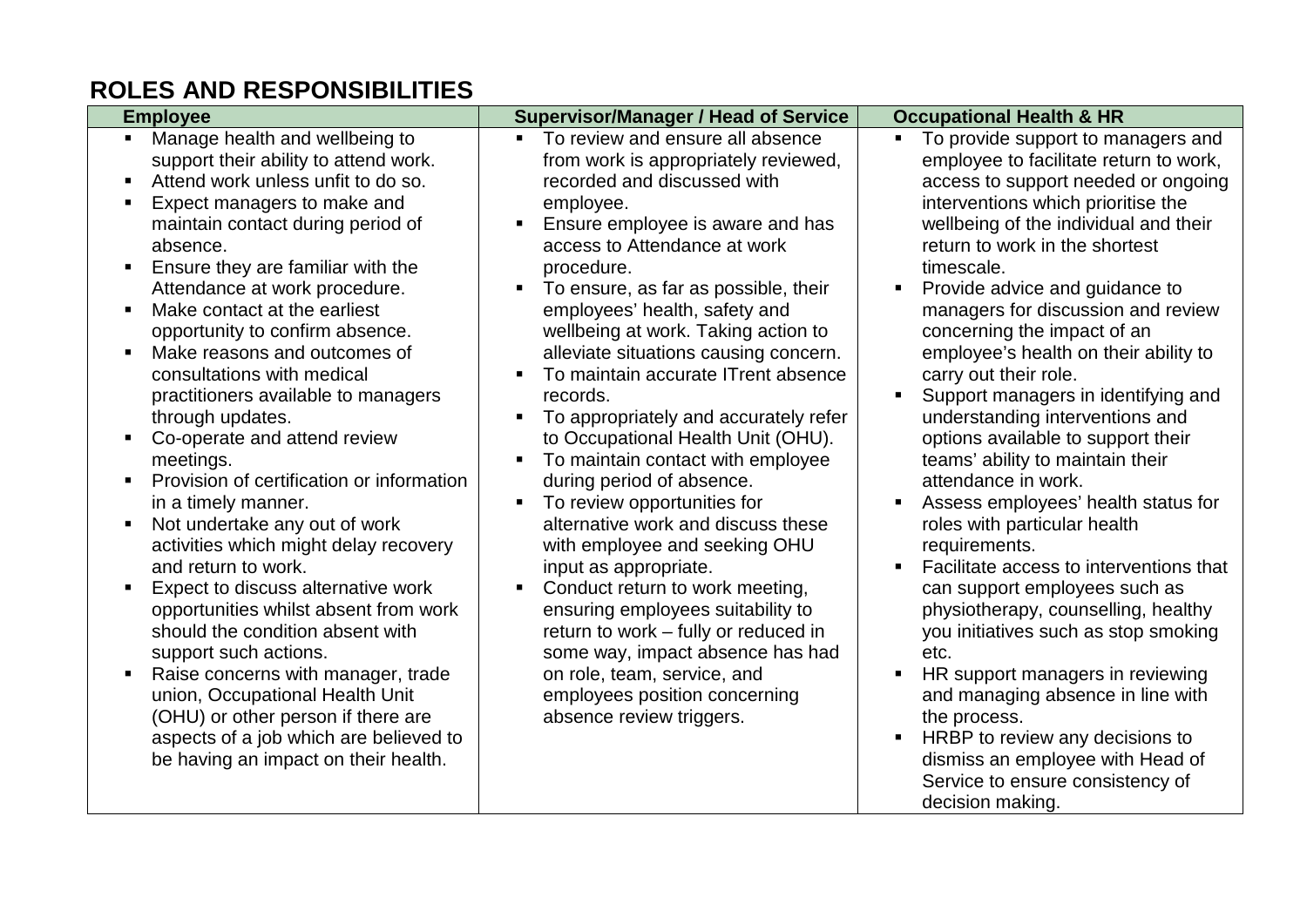#### <span id="page-4-0"></span>**1. Initial contact:**

- If an employee calls to notify their absence from work and they do not speak with their manager, they should expect that their manager returns the call to seek further understanding of the absence.
- Employees are expected to call in to report their absence from work as early as possible, and definitely within the first hour of expected attendance at work.
- Employees should expect their managers to ask them a number of questions when they are reporting an absence from work. These questions may be revisited by the managers on all calls that follow the initial absence reporting.

#### **Reporting Absence Form**

#### **2. Reporting and recording sickness absence**

- All absence is to be recorded on ITrent. It must be entered on notification of absence, updated as received and at the end of the absence period.
- It is important that the correct reason for the absence is captured in the system.
- Fit notes are to be held securely by the manager in line with the DCC and data protection act rules on holding information. **[See Fit Notes \(4\)](#page-6-0)**

### **3. Occupational health unit referrals**

Criteria for referring an employee to Occupational Health:

- **Employees reporting an absence from work due to:** 
	- 1. Musculo skeletal condition
	- 2. Back related condition
	- 3. Stress, depression, anxiety
- Employees absent from work for 2 weeks or more; should the absence be short term and progress to mid or long term and employee should be immediately referred.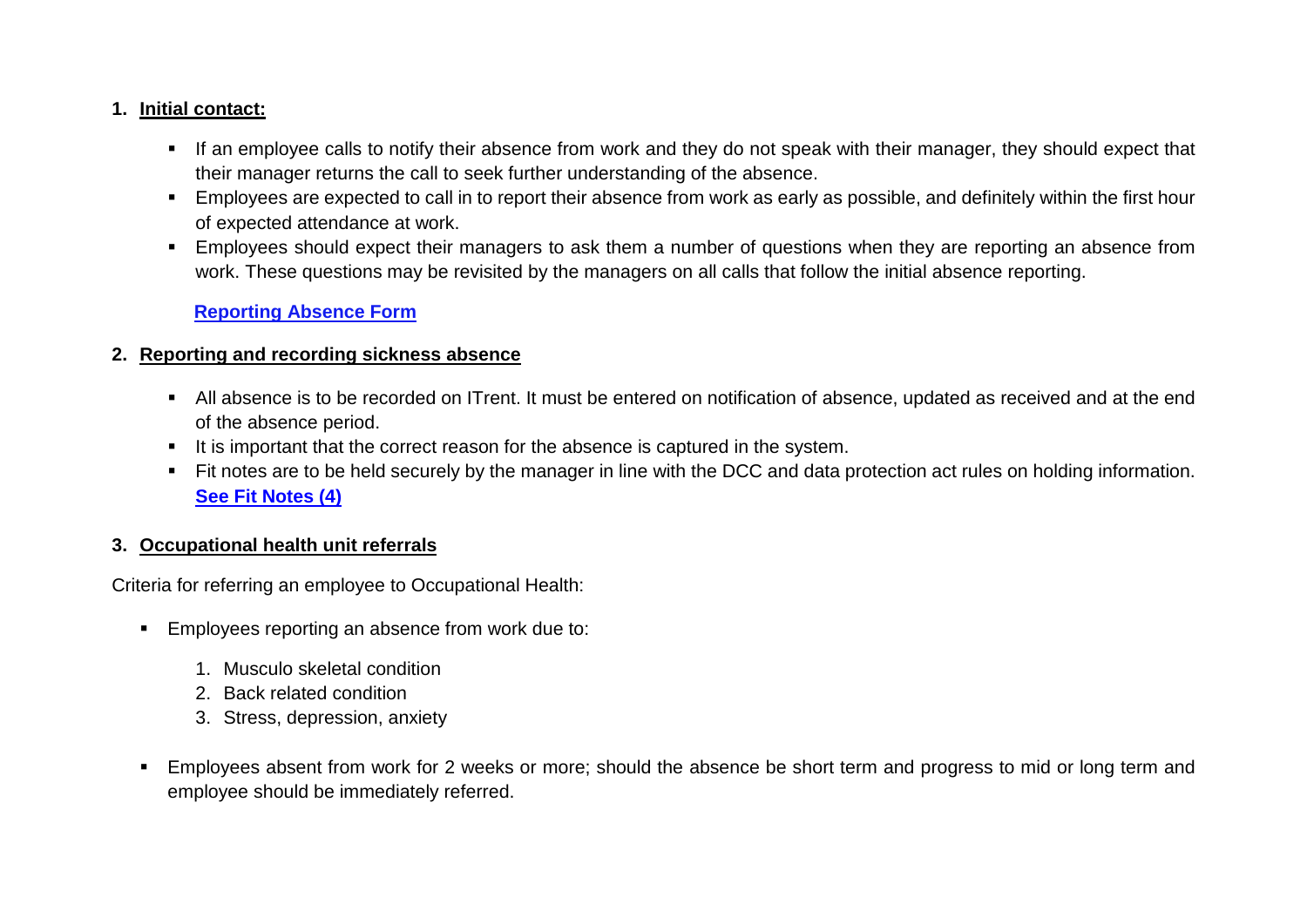#### **How to refer to the Occupational Health Unit (OHU)**

The Occupational Health Unit (OHU) Referral Form is located on the Human Resources and Occupational Health Intranet pages. For employees with a condition or duration of absence that requires immediate referral the form can be activated in ITrent at the same time as recording the absence. Guidance for completing this can be found on the Human Resources intranet pages.

Managers need to provide enough information to the OHU team concerning the employee's reason for absence and any other relevant wider circumstances that are applicable.

To facilitate the OHU teams review of the employee's absence, Managers should make it clear what they would like the OHU intervention to involve i.e:

- Establish detailed understanding of absence type and cause so OHU and Manager can review the next steps as appropriate
- Manager can gain a full (as appropriate) understanding of the condition and duration to support them in exploring opportunities such as:
	- Supported return to work options, including restricted/light duties/phased hours
	- Alternative duties (within team, service or organisation)
	- Home working

OHU are required to work with Managers to ensure there is a full understanding of what an employee can undertake so Managers can make informed recommendations based on business practicalities.

OHU and Managers are expected to professionally seek clarification and challenge views based on each parties understanding of the situation. This is to ensure employees are fully supported within the context of their health and wellbeing and ability to attend work.

Should an employee refuse to attend OHU appointments or interact with the OHU team, it will be considered that the employee is being obstructive to the overall ability for a Manager to support the employee and consider all aspects of the absence in a fully informed way. Any decisions concerning the employee's future employment will be made considering the information available at that time. In addition should the information be vital to the Manager being able to review the employee's absence and situation, then removal of enhanced sick pay can be considered at this point.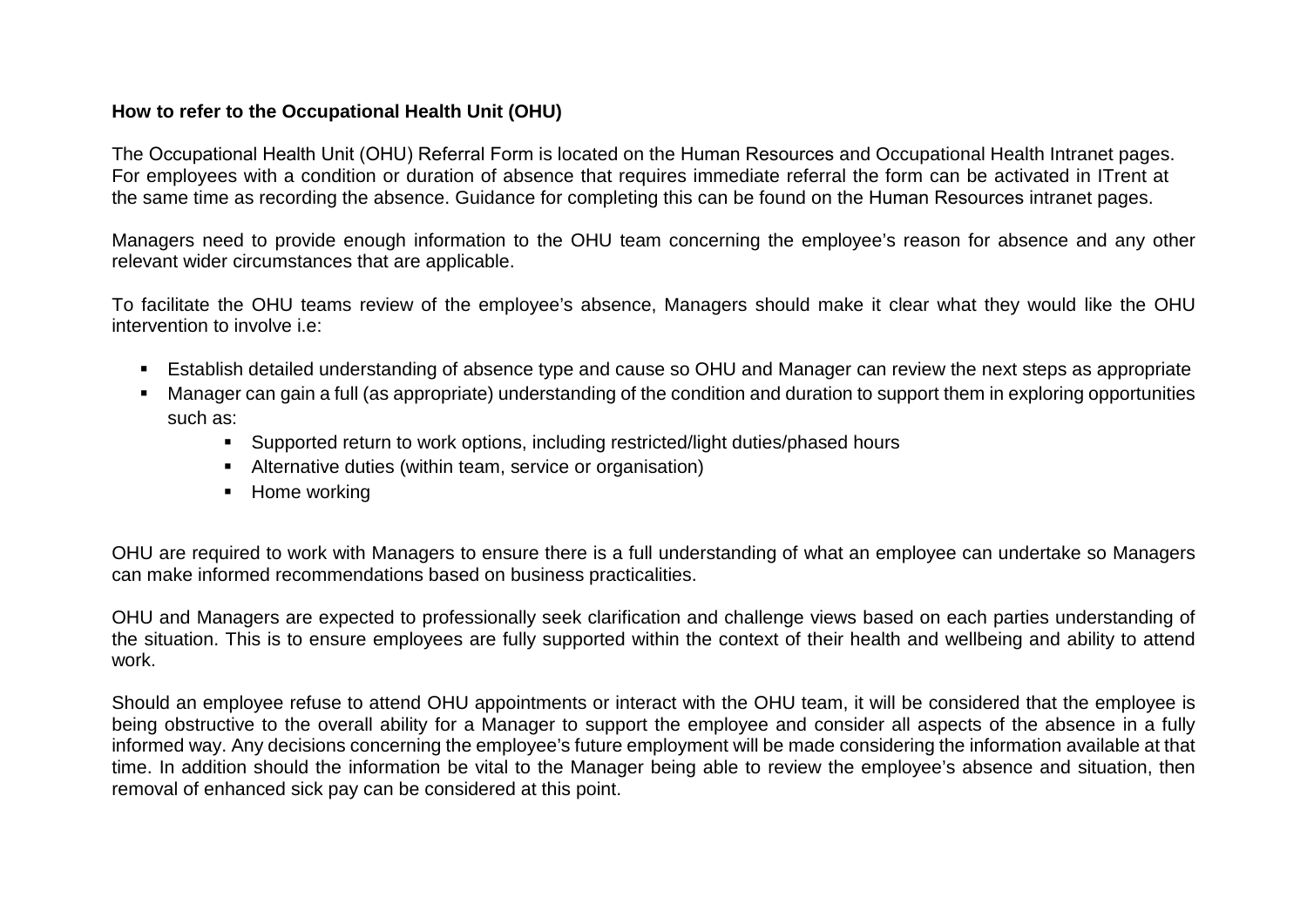<span id="page-6-2"></span>If an employee repeatedly does not attend scheduled OHU appointments after two non-attendances the employee can be charged for their non-attendance for any future appointments unless a reasonable notice or explanation can be provided. Repeated nonattendance can also result in the removal of enhanced sick pay.

## <span id="page-6-0"></span>**4. Fit notes**

Employees must provide a fit note from their GP on the 8<sup>th</sup> day of absence and from then on until they return to work. There must be no gaps in dates between fit notes i.e. if a term time only employee is absent over half term, the fit note should cover this week as well.

Failure to supply fit notes will result in sick pay being stopped as the absence will be deemed as unauthorised absence, which can ultimately result in disciplinary.

It should be noted that fit notes are considered guidance from the GP to the employer and whilst advice stated must be considered, there may be times where it is not possible to adhere to it.

### **5. Contact during absence from work**

Employees are expected to make and maintain regular for the duration of the absence with their manager. Failure or refusal to maintain this contact and or the provision of any supporting documentation if requested without exceptional circumstances could be considered as a conduct issue and may result in disciplinary processes being taken.

### <span id="page-6-1"></span>**6. Returning to work**

There are a number of options available when an employee is intending to return to work. For an employee who has been off with a short term absence with no long term or on-going effects they will be expected to return to work to their normal hours and role immediately. For an employee who has been off for a short, mid or long term period who either has outstanding effects and/or needs time to readjust to returning to work or managing on-going aspects, the Manager and employee can explore how and what the return to work involves, such as:

- Adjustments to the working environment temporary or permanent.
- Flexible working i.e. hours of work, patterns of work.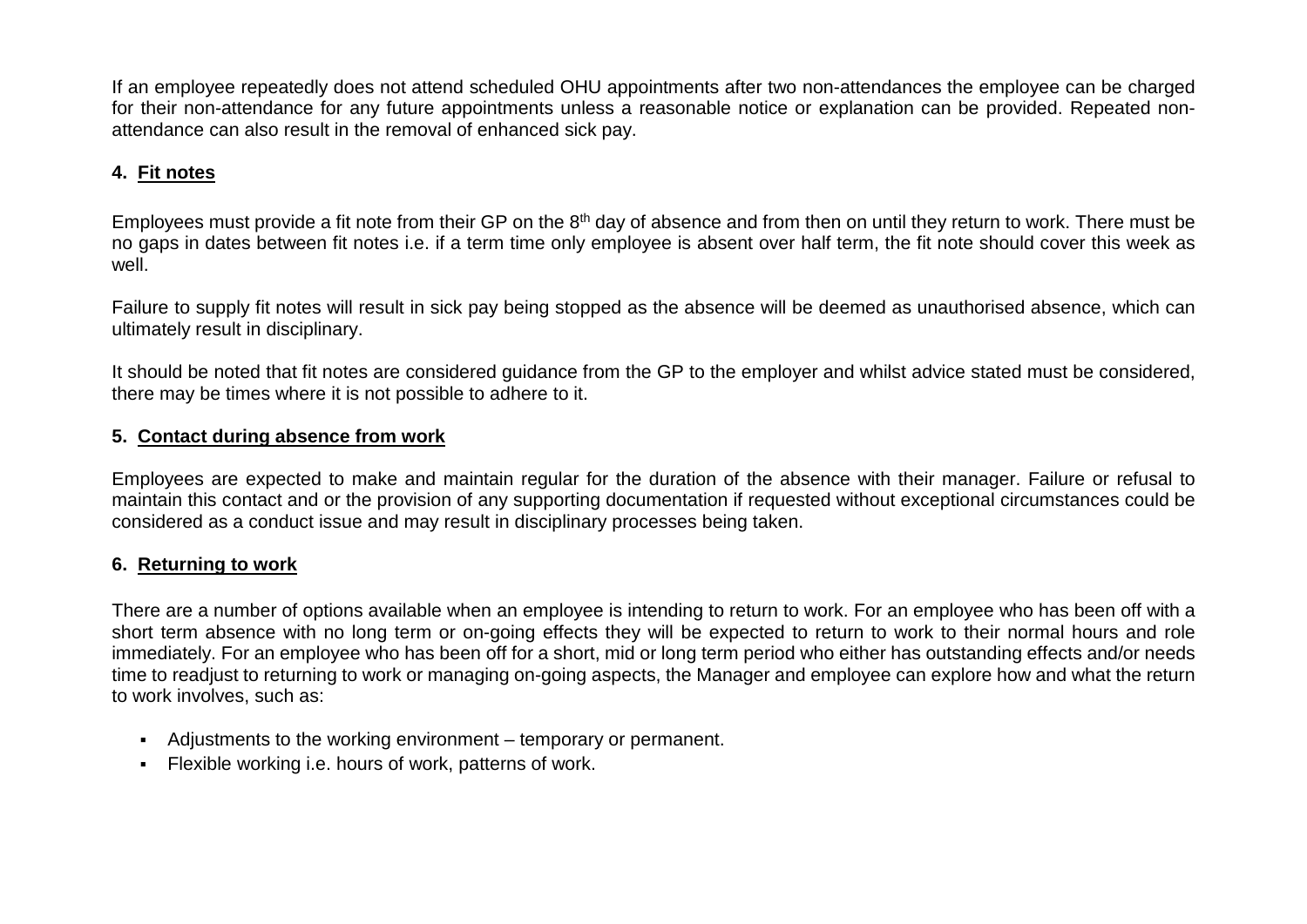- <span id="page-7-2"></span> Phased / managed return to work – these need to be appropriate to allow the person to contribute to the role they are returning to, but support a sustained return supporting the employee's ongoing health. These are not typically any longer than 4 weeks, unless exceptional circumstances. Managers can seek guidance from OHU.
- Alternative employment either on a temporary or permanent basis.

If an employee wishes to return to work in the duration in which they have been signed off via a 'fit note' from a medical practitioner, they do not need to be 'signed back' to work. However if the employee works in a position where there is a need to ensure the employee is fit to undertake their role safely, e.g. DVLA rules re LGV/PCV drivers; it is appropriate for the employee to ask a medical practitioner to provide them with a medical certificate declaring they are fit to return to their permanent duties.

#### <span id="page-7-0"></span>**7. Absence trigger points**

It is a manager's responsibility to address any concerns about an employee's level of non-attendance, **regardless** of whether they have hit any of the triggers. Employees should expect managers to be questioning their absence from work, the reasons, reviewing the use as appropriate of annual leave, flexi and workload at all stages when they have been absent from work.

Managers have ready access to absence data on their teams through the Absence Dashboard and ITrent. For schools monthly reporting provides current data on their schools absence data.

#### **Trigger levels:**

- 3 separate sickness absences of any duration in a 3 month period
- 5 separate sickness absences or a total of 12 days (pro rata for part time employees) absence in a 12 month period
- A pattern of absence that causes concern (i.e. regularity, day of week or type of absence)
- Single episode of 4 continuous weeks or more.

#### <span id="page-7-1"></span>**8. Return to work interviews**

It is important that managers prepare for the return of an employee to the workplace. Managers need to ensure that they are fully aware of the terms that an employee is expecting to return to work under and that they completely consider if these expectations are reasonable and acceptable for the service. For employees who may be covered by the Equality Act 2010 managers are advised to seek HR support in reviewing the return to work process.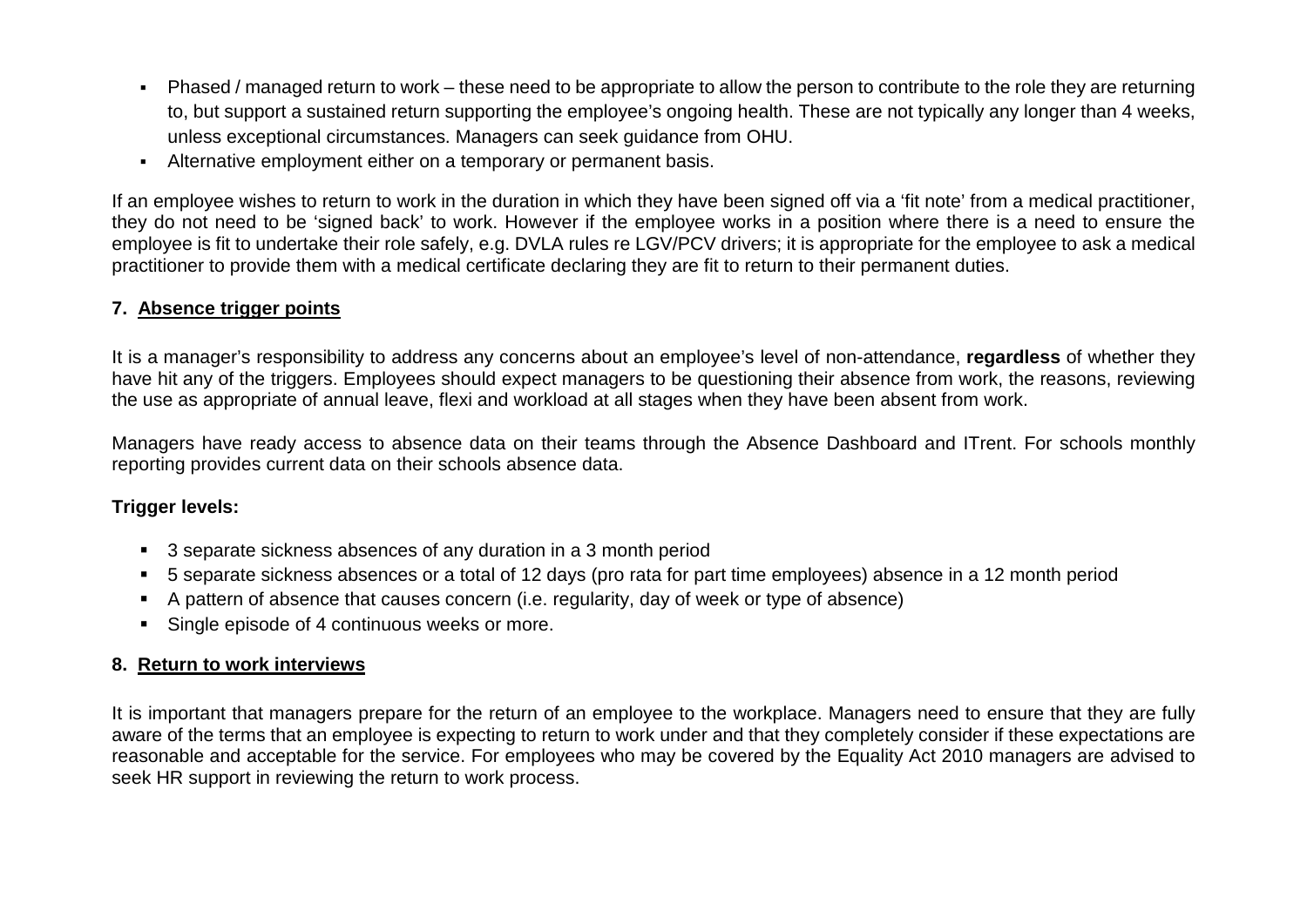Managers are expected to hold a formal return to work meeting with the employee **no matter how long they have been away from the workplace for using the Return to Work Form.**

#### <span id="page-8-0"></span>**9. Absence to be closed off on iTrent**

## <span id="page-8-1"></span>**10. Guidance for managers – informal attendance capability meeting guidance**

The focus of this meeting should be on helping the employee improve their attendance at work in a positive way. Managers should:

- The meeting should be confidential, on a one-to-one basis and the employee should understand the content of the meeting prior to attending.
- Attendance issues must be discussed with employees as part of their return to work meetings.
- A Manager can use the return to work meeting as an alternative to a separate meeting, they need to ensure the employee is aware of the context prior to the meeting.
- The outcome of the guidance meeting should be confirmed in writing and given to the employee. A copy should also be kept on the employee's record file for a period of 12 months.

During the lifespan of the guidance (12 months), the guidance meeting can be referred to in the event further concerns arise – provided the concerns are connected.

### **Preparation for the meeting should include:**

- Manager prepares all of the information concerning non-attendance history to demonstrate the fact that the employee has met one of the trigger levels.
- **Ensure adequate time is put aside for the meeting.**
- Ensure that an appropriate confidential area is available for the meeting.

## **During the meeting:**

- Manager to share concerns relating to non-attendance at work. This should be undertaken in a positive and supportive manner, whilst asking for an explanation and encouraging the employee to engage in the discussion using open questions.
- Define the areas that are of concern e.g. number of days, type of absence, pattern of absence.
- Explore any contributory factors with the employee's work related problems, personal problems, work-life balance etc. Discuss any possible solutions that are available to the employee, things that they can own or can have support from other services to manage.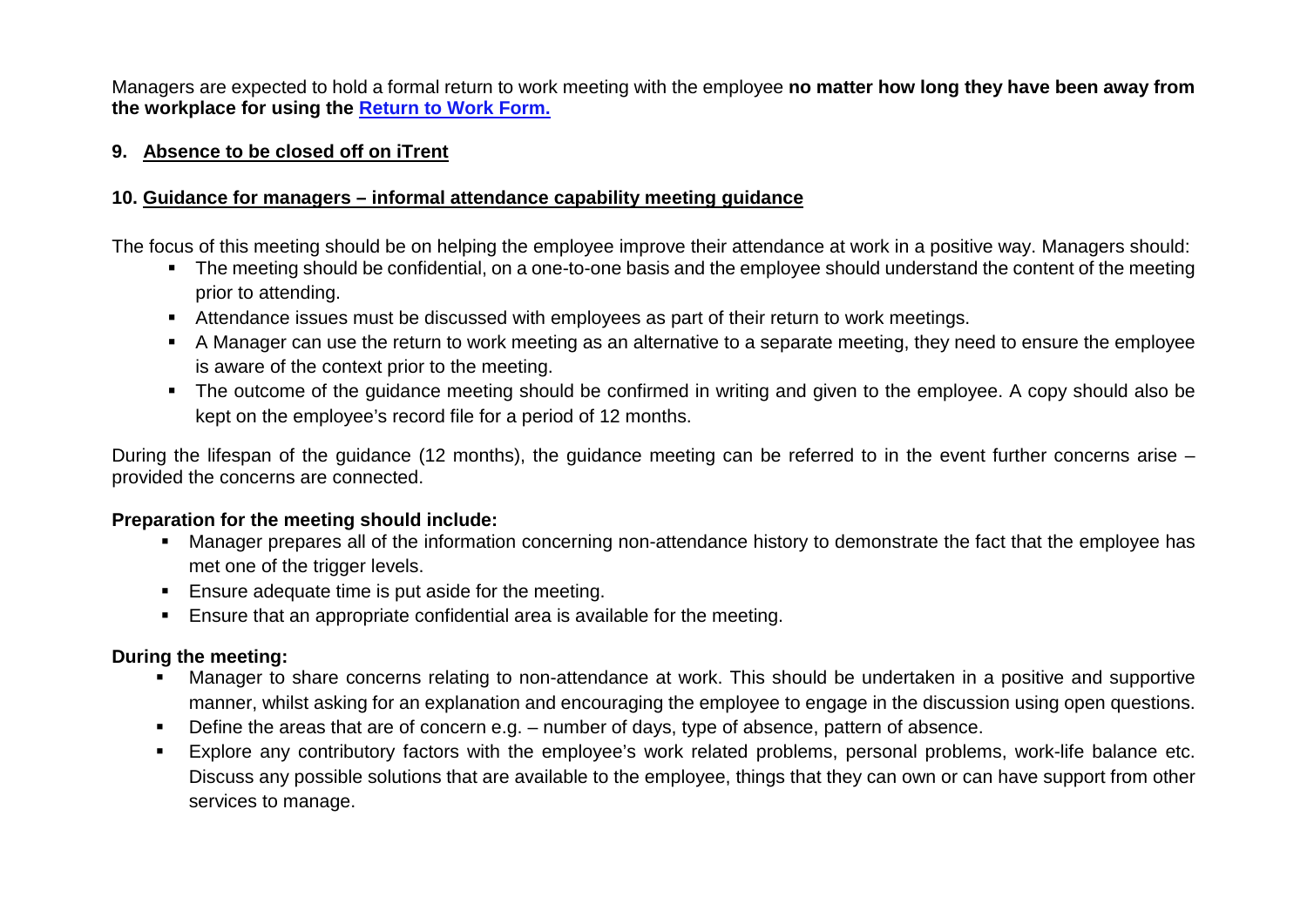- <span id="page-9-0"></span> Even for those who have returned to work, should the problems not have been fully managed, offer access to services or support, seek advice from OHU should it be helpful to ensure the employee is supported and can remain in work.
- **•** Consider the re-referral of the employee to OHU should there be outstanding aspects that need to be supported. The service supports employees in the workplace as well as whilst they are off work.
- **Write to confirm the discussions and outcome of the meeting with the employee.**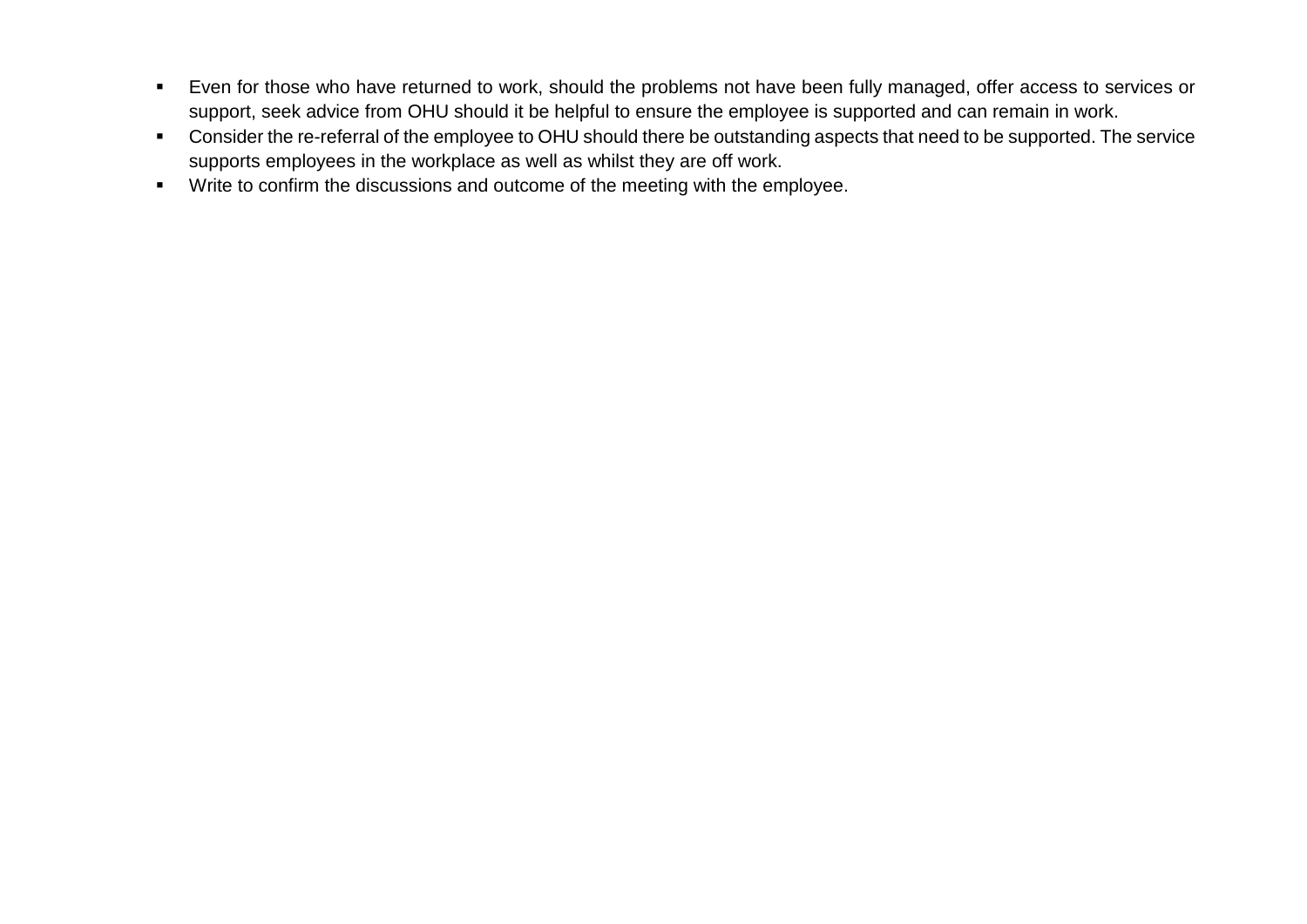|                  | <b>Identification of sickness</b><br>absence triggers being<br>reached (11)                                                                                                                 | absence in a 12 month period                                                                                                                                                                                                                                           | • 3 separate sickness absences of any duration in a 3 month period<br>• Single episode of 4 continuous weeks or more.                            | • 5 separate sickness absences or a total of 12 days (pro rata for part time employees)<br>• A pattern of absence that causes concern (i.e. regularity, day of week or type of absence) |  |
|------------------|---------------------------------------------------------------------------------------------------------------------------------------------------------------------------------------------|------------------------------------------------------------------------------------------------------------------------------------------------------------------------------------------------------------------------------------------------------------------------|--------------------------------------------------------------------------------------------------------------------------------------------------|-----------------------------------------------------------------------------------------------------------------------------------------------------------------------------------------|--|
| Manager          | 1 <sup>st</sup> Formal Absence<br><b>Capability Meeting</b><br>(13 & 14)<br><b>Review One</b> – Issue formal warning or confirm no<br>further action required (17)<br>Offer right to appeal | formal attendance capability meeting (12)<br>No further action (15)<br><b>or</b><br>Set targets & monitoring period (16)                                                                                                                                               | <b>Options: Guidance for Managers - Conducting a</b><br><b>Review:</b><br>Interventions & support<br>Training<br><b>Occupational Health Unit</b> | Appeal:<br>Employee registers appeal in<br>writing<br>Manager and employee                                                                                                              |  |
| Manager (middle) | 2 <sup>nd</sup> Formal Absence<br><b>Capability Meeting</b><br>(13 & 14)<br>Offer right to appeal                                                                                           | <b>Options: Guidance for Managers - Conducting a</b><br>formal attendance capability meeting (12)<br>No further action (15)<br>$\alpha$<br>Set targets & monitoring period (16)<br><b>Review Two</b> – Issue formal warning or confirm no further action required (17) |                                                                                                                                                  | positions reviewed<br>Appeal hearing occurs<br>(Head of Service or another<br>Head of Service if Head of<br>Service managed initial decision)                                           |  |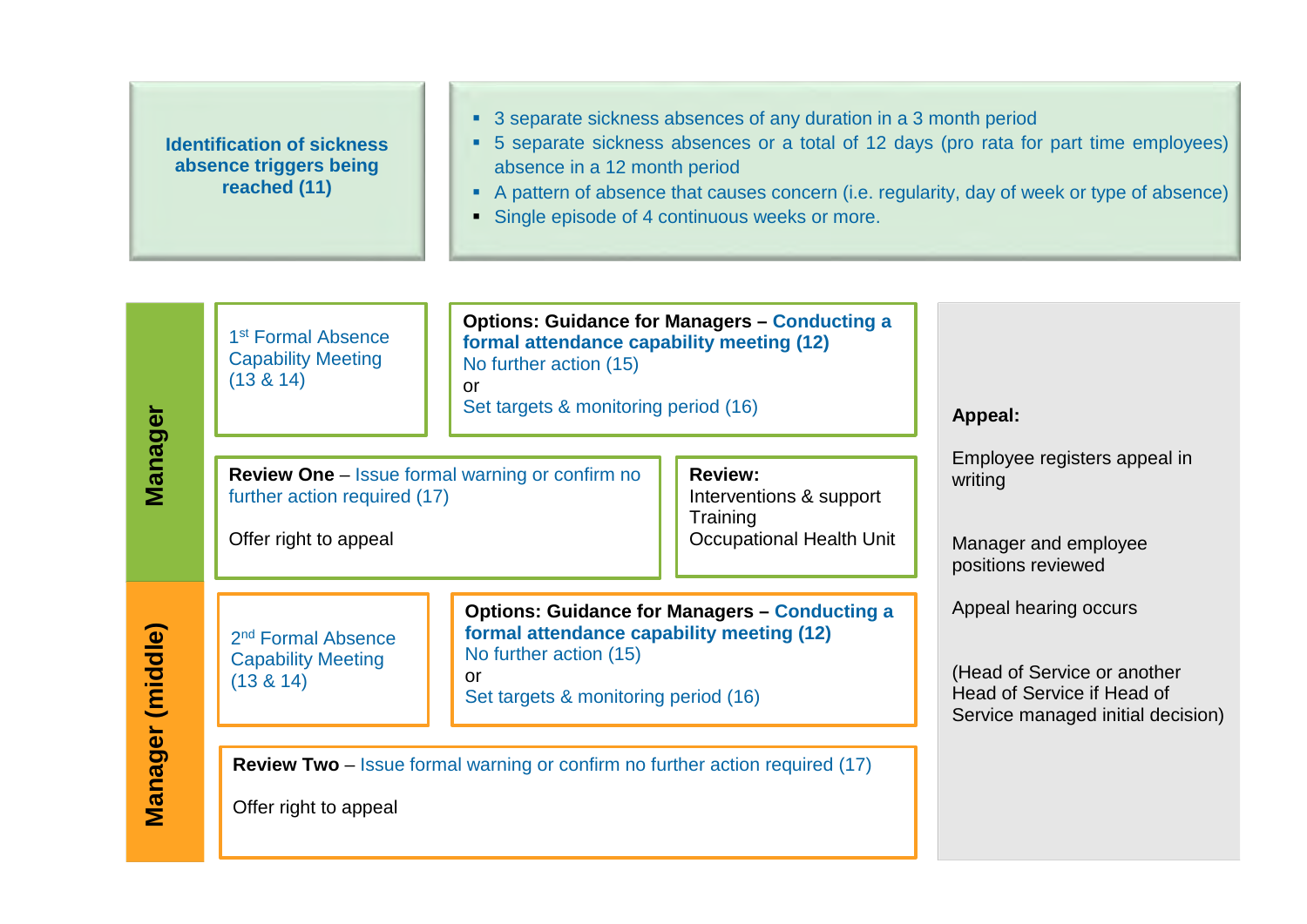| Service<br>$\overline{\sigma}$ | 3rd Formal Absence<br><b>Capability Meeting</b><br>(13 & 14)                                                                                                                                                                                      | <b>Options: Guidance for Managers -</b><br><b>Conducting a formal attendance capability</b><br>meeting (12)<br>If no improvement $(13)$ –<br>Redeployment options<br>Extension of formal stage 2 for a determined<br>period<br>End of absence process – no further action at<br>this time<br>Dismissal on grounds of capability absence<br>related | <b>Appeal:</b><br>Employee registers appeal in<br>writing<br>Manager and employee positions<br>reviewed<br>Appeal hearing occurs |
|--------------------------------|---------------------------------------------------------------------------------------------------------------------------------------------------------------------------------------------------------------------------------------------------|----------------------------------------------------------------------------------------------------------------------------------------------------------------------------------------------------------------------------------------------------------------------------------------------------------------------------------------------------|----------------------------------------------------------------------------------------------------------------------------------|
| Head                           | Review decision if move to dismissal -<br>Right to appeal<br>Head of Service needs to determine outcome: if involved throughout the<br>٠<br>process. This final decision is through another Head of Service and<br>checked by HR Business Partner |                                                                                                                                                                                                                                                                                                                                                    | (Head of Service or another Head<br>of Service if Head of Service<br>managed initial decision)                                   |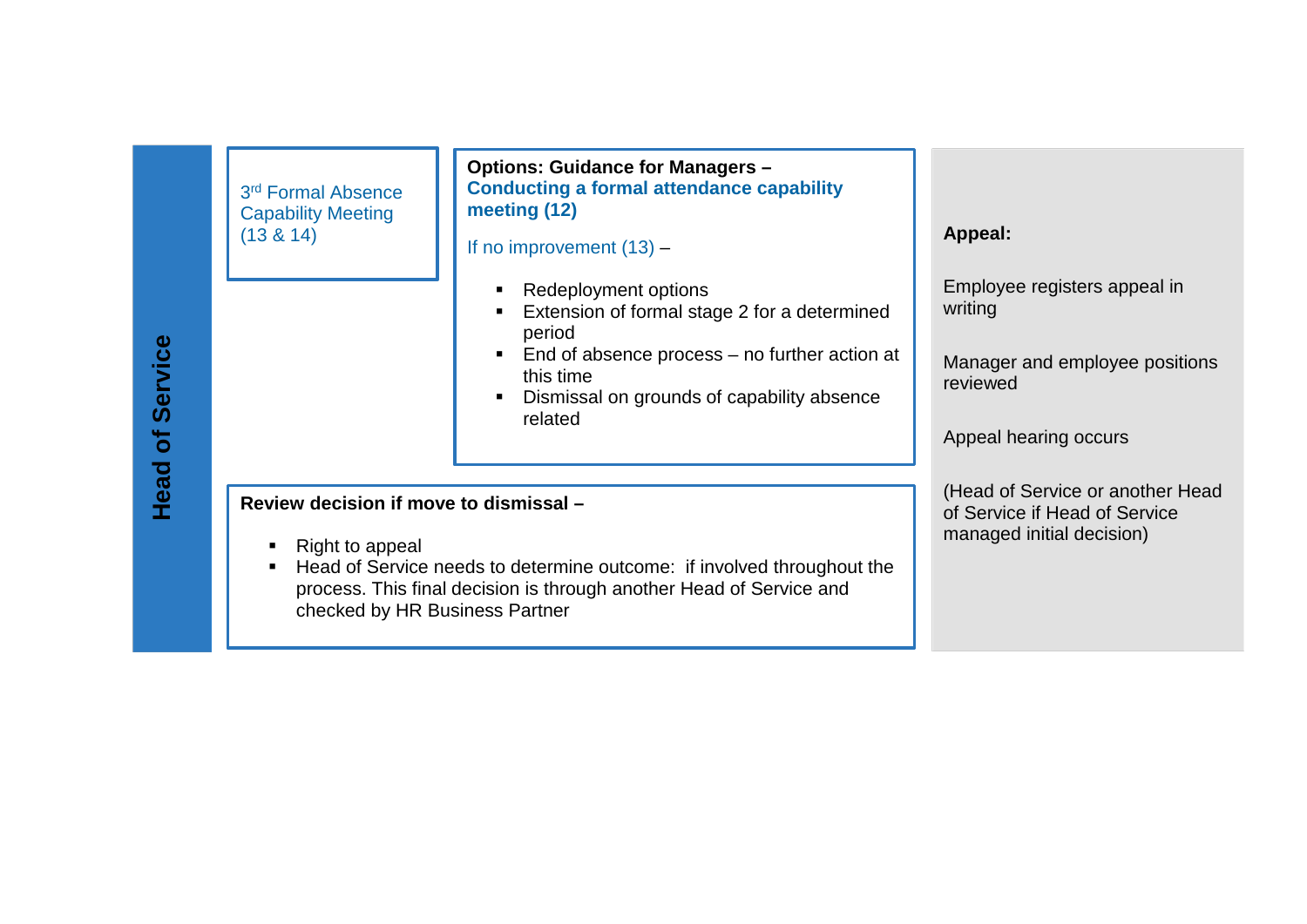#### <span id="page-12-0"></span>**11. Identification of sickness absence trigger being reached**

## **Trigger levels:**

- 3 separate sickness absences of any duration in a 3 month period
- 5 separate sickness absences or a total of 12 days (pro rata for part time employees) absence in a 12 month period
- A pattern of absence that causes concern (i.e. regularity, day of week or type of absence)
- <span id="page-12-1"></span>Single episode of 4 continuous weeks or more.

## **12. Guidance for managers – conducting a formal attendance capability meeting**

This meeting should only take place once the employee has had a minimum of one informal attendance capability review meeting.

This guidance is applicable to conducting  $1<sup>st</sup>$ ,  $2<sup>nd</sup>$  and  $3<sup>rd</sup>$  formal attendance capability meetings.

The purpose of this formal attendance capability meeting:

- Review the employee's level of sickness absence
- Determine if there is an underlying cause
- Examine what actions have been taken to date to reduce their level of sickness absence
- Ascertain the nature of current absence for those off sick in the process and if and when they are likely to return to work
- If appropriate, issue the employee with a warning and alter them to the consequences if their level of sickness absence does not improve.

### **Who will be present at the formal attendance capability meeting?**

- The Manager will conduct all of the Formal Attendance Capability Meetings at stage 1 and 2; the 3<sup>rd</sup> meeting will be conducted by the Head of Service.
- A HRBP is involved in the 3<sup>rd</sup> Formal Attendance Capability Meeting, as a possible outcome from this meeting could be dismissal.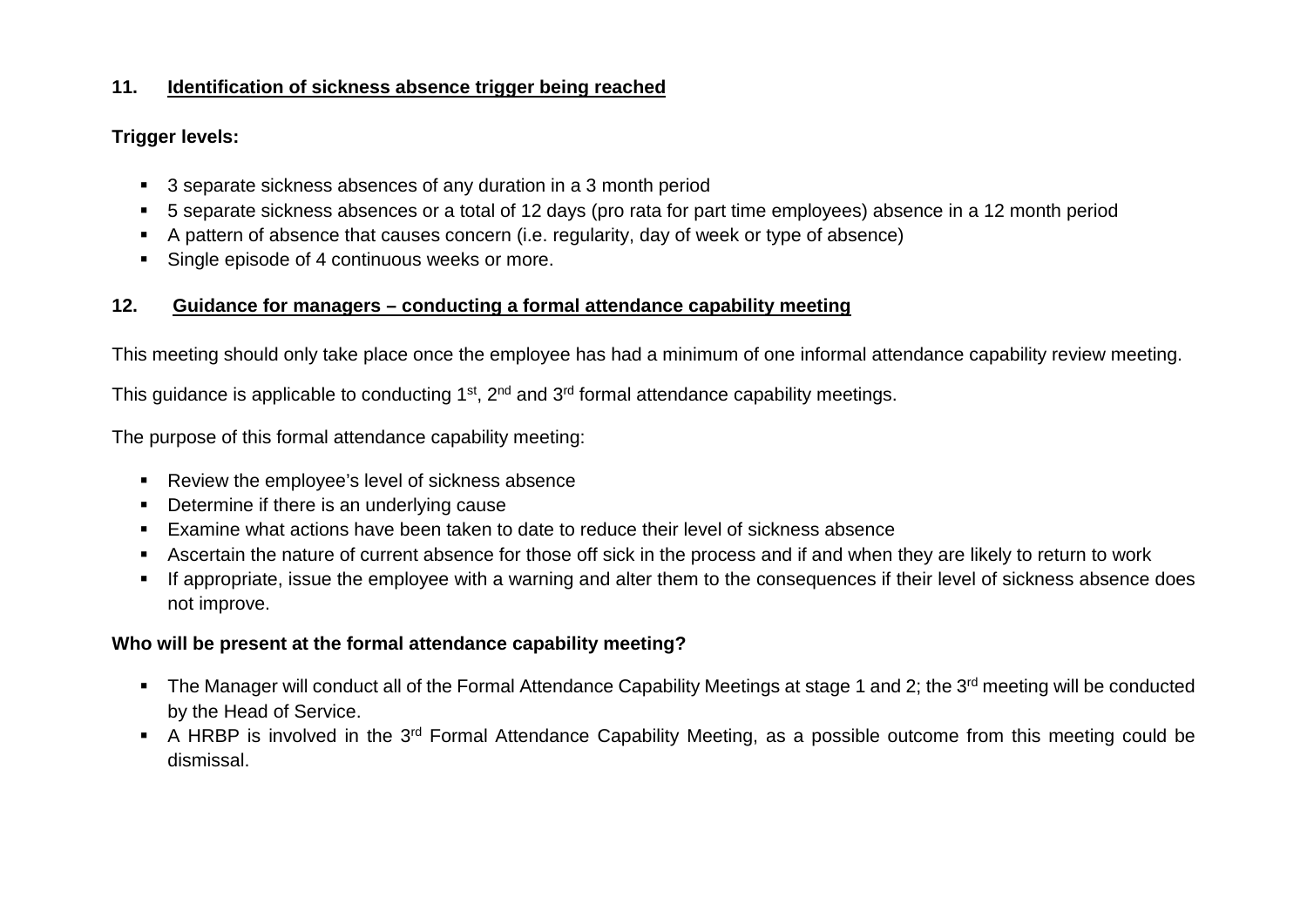### **Arrangements for the formal attendance capability meeting**

- The employee should be formally invited to the meeting **Invite to Formal Capability Meeting Letter**. This should be issued a minimum of 5 days before the meeting, providing 2 copies of any relevant paperwork relevant to the meeting. The employee has the right to be represented at this meeting by a Trade Union Representative or work colleague.
- Manager prepares all of the information concerning non-attendance history to demonstrate the fact that the employee has met one of the trigger levels.
- **Ensure adequate time is put aside for the meeting.**
- Ensure that an appropriate confidential area is available for the meeting.
- Ensure that sufficient notes are taken of the meeting and should the employee request these should be provided to them. These notes are the basis for the manager formulating the **Outcome of Formal Capability Letter**. Should the Manager require a note taker this should be arranged by the Manager (HR do not undertake this role).

## <span id="page-13-0"></span>**13. Format for the formal attendance capability meeting**

#### **Introductions**

The Chair of the meeting should confirm receipt by all present of any documentation and advise the purpose of meeting is to:

- **Establish facts**
- Consider the management case
- Consider the employee's case
- Make a decision after considering evidence provided
- Decide whether further action is necessary as a result

## **Main meeting discussion points:**

- Whether the employee has an underlying medical condition
- Whether there are factors contributing to the employee's sickness absence which are work related (working conditions, relationships, work related stress, working arrangements etc.)
- Whether there is a likelihood of future sickness absences
- When or if the employee is likely to be fit to return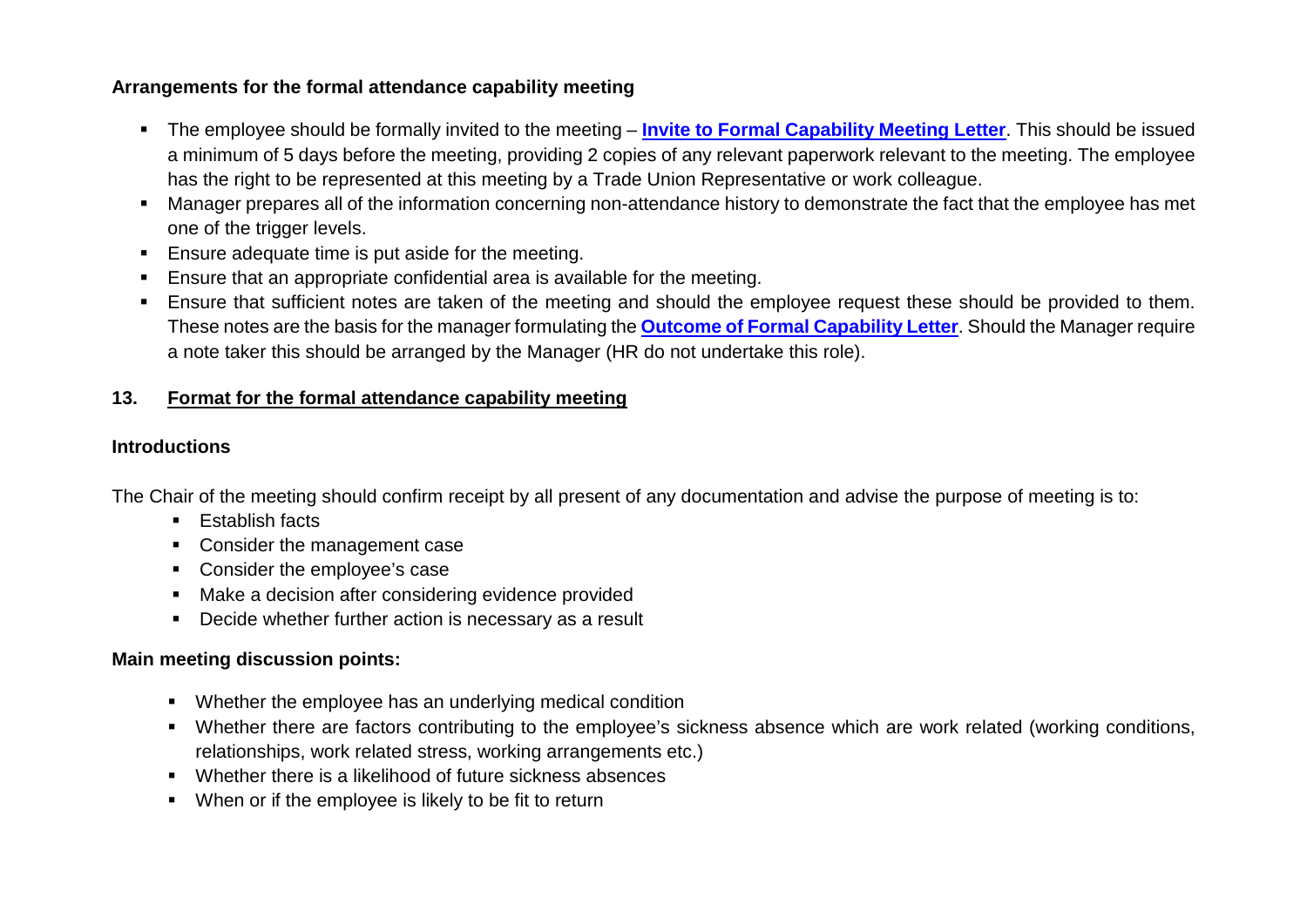- Whether the employee may be covered by the Equality Act 2010
- The employee should be allowed to raise any points that they wish to be considered

Before any decisions are reached the Manager should adjourn the meeting and consider the case before deciding what appropriate action should be taken.

#### **Adjournment:**

During the adjournment process the manager chairing the meeting should consider the following options:

- No further action is required the employee's sickness is considered satisfactory or there are extenuating circumstances which have a material effect on the employee's sickness record.
- Issue targets and a monitoring period
- Redeployment as an alternative to dismissal seek advice under the redeployment procedure.
- Dismissal the meeting must be conducted by a Head of Service, consultation with HR Business Partner and provision of advice from Occupational Health. The employee should also be given the right to appeal against the dismissal.

#### **Decision making:**

The Manager chairing the formal meeting should be satisfied that:

- All relevant circumstances have been fully investigated
- The attendance at work framework has been complied with
- The facts have been established
- Requirements of the Equality Act 2010 have been complied with (as appropriate)
- Mitigating or personal circumstances have been considered
- The action contemplated is justified in the circumstances of the case
- Previous current warning under this procedure have been considered

### **14. Reconvene meeting and confirming the outcome:**

The formal meeting should be reconvened for all parties and the employee advised of the decision verbally and informed of their right to appeal against the decision.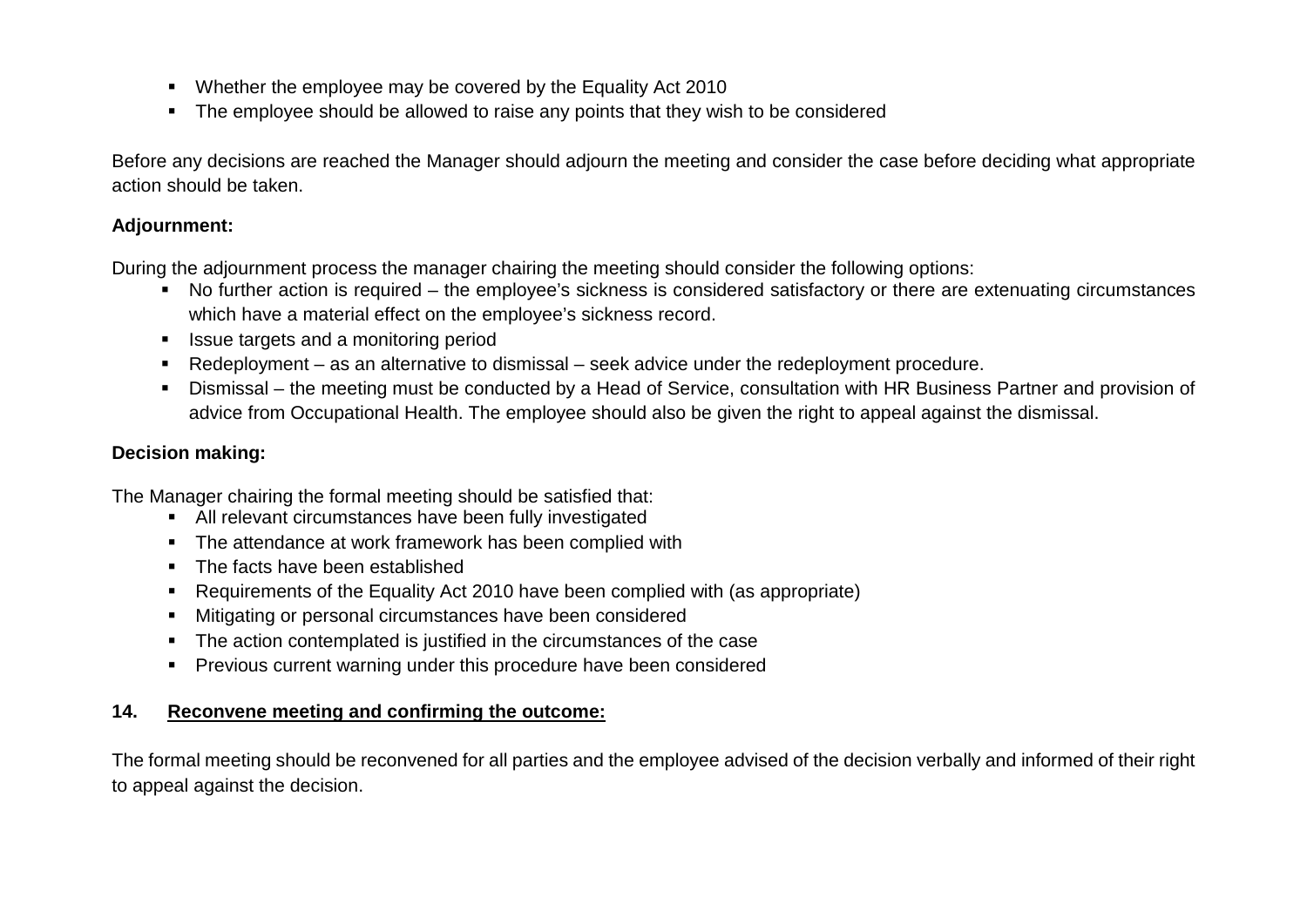The outcome of the meeting is to be confirmed in writing within 5 days of the meeting, including advice on the appeals process. Where targets and a monitoring period are issued, the letter should include details of the improvement targets, any action plans agreed, the monitoring period and how progress will be monitored, any reasonable adjustments to be made, any support available and depending on what stage the procedure is at, that any failure to improve attendance could lead to further warnings or ultimately dismissal and the date of the next formal review meeting.

## <span id="page-15-0"></span>**15. No further action**

If it is deemed no further action is required then this is confirmed in writing within 5 days of the meeting.

## <span id="page-15-1"></span>**16. Setting targets and monitoring periods:**

Managers should think through the following aspects when they are considering the setting of targets and monitoring periods:

- Targets should consist of actions that are realistic, reasonable and achievable and that they are reflective of the absence experience to date. Consideration should be made against the requirements of the Equality Act 2010, and employee's that this applies to should be given targets that provide reasonable adjustments.
- The monitoring periods are to be clearly discussed with the employee along with the expectations of them during the monitoring period
- **The employee knows what will be deemed as an acceptable improvement in terms of sickness absence**
- There is an agreement on how the employee's progress will be monitored and how an assessment will be made
- Regular feedback is given to the employee during the monitoring period. This can be carried out in one to one meetings but a written record of the discussion and position must be kept with a copy provided to the employee
- The employee knows where to go for help and support during the review period
- **The employee is aware of the possible consequences of nor meeting the required level of attendance**
- The date is clearly set for the end of the monitoring period
- The employee is aware that following the monitoring period, a formal attendance capability meeting

Examples of targets:

- No absence within an agreed monitoring period
- Absence less than x days within the agreed monitoring period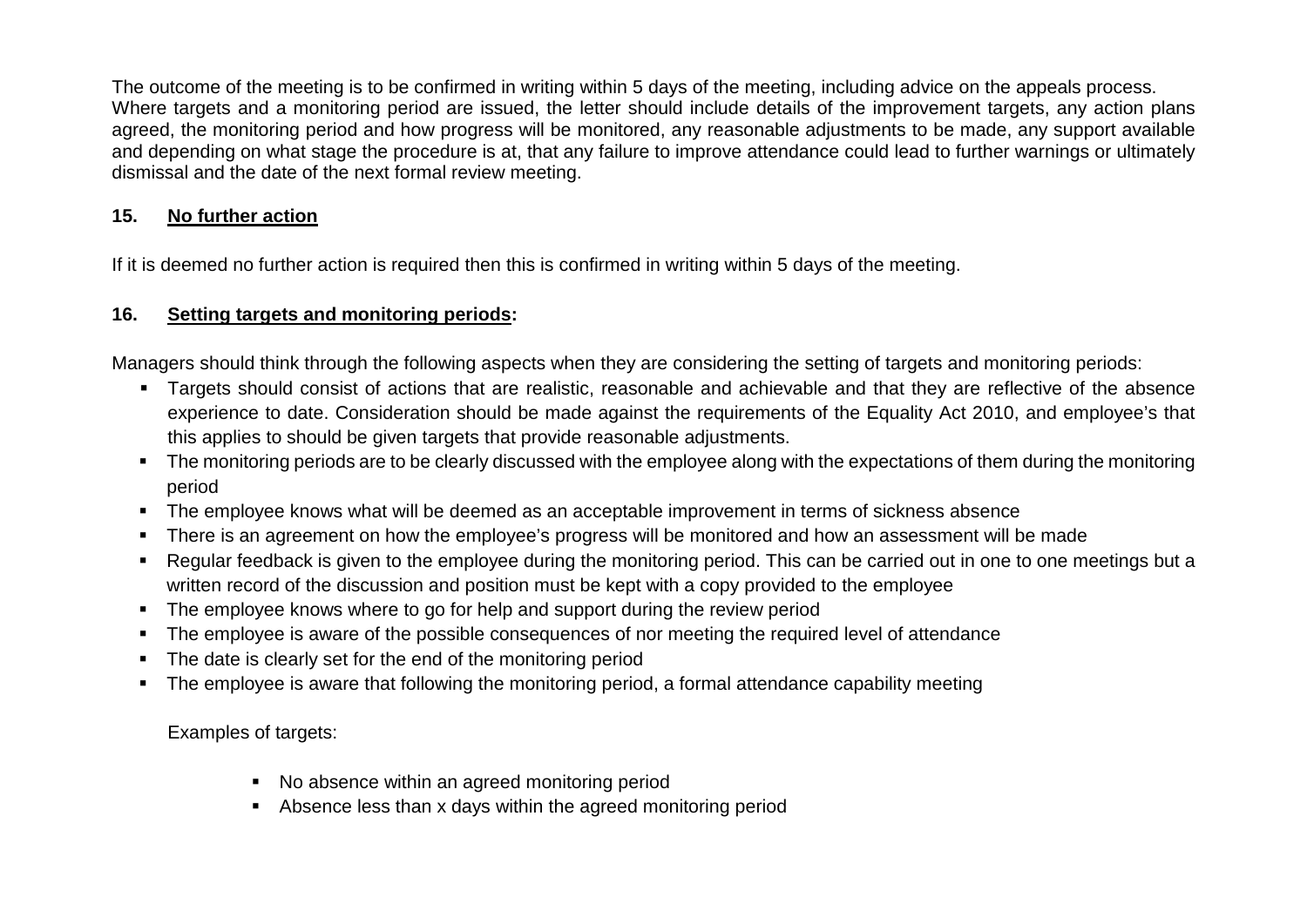All absence is to be certified during the agreed monitoring period

Monitoring periods:

 The monitoring period should be reflective of the stage of the absence capability process and relevant to the historical absence trend. Managers through the review process outlined above should consider all of the options available to them and set periods appropriate to this.

#### Examples of periods:

- 3 months this could be for stage 1 of the process
- 1-2 months for stage 2 of the process
- 1 month for stage 3 of the process
- An extended monitoring period may be set this could be a period of  $6 12$  months.

### <span id="page-16-0"></span>**17. Review meeting**

During the review meeting the employee's attendance and progress against agreed actions should be reviewed. If there is no progress then the decision should be made to issue the appropriate warning. If sufficient progress has been made the outcome may be that no further action is required. The employee should have the right of appeal against the decision made at this stage and an **Outcome of Appeal Decision Letter** issued following any such meeting.

#### **18. Progressing through the stages:**

To move from one stage to another there would need to be a formal review at the end of the established monitoring stage. The manager should use the same decision making guides to when making decisions concerning the employee's position and the next steps. All subsequent meetings should be carried out in line with the formal attendance capability meeting guide.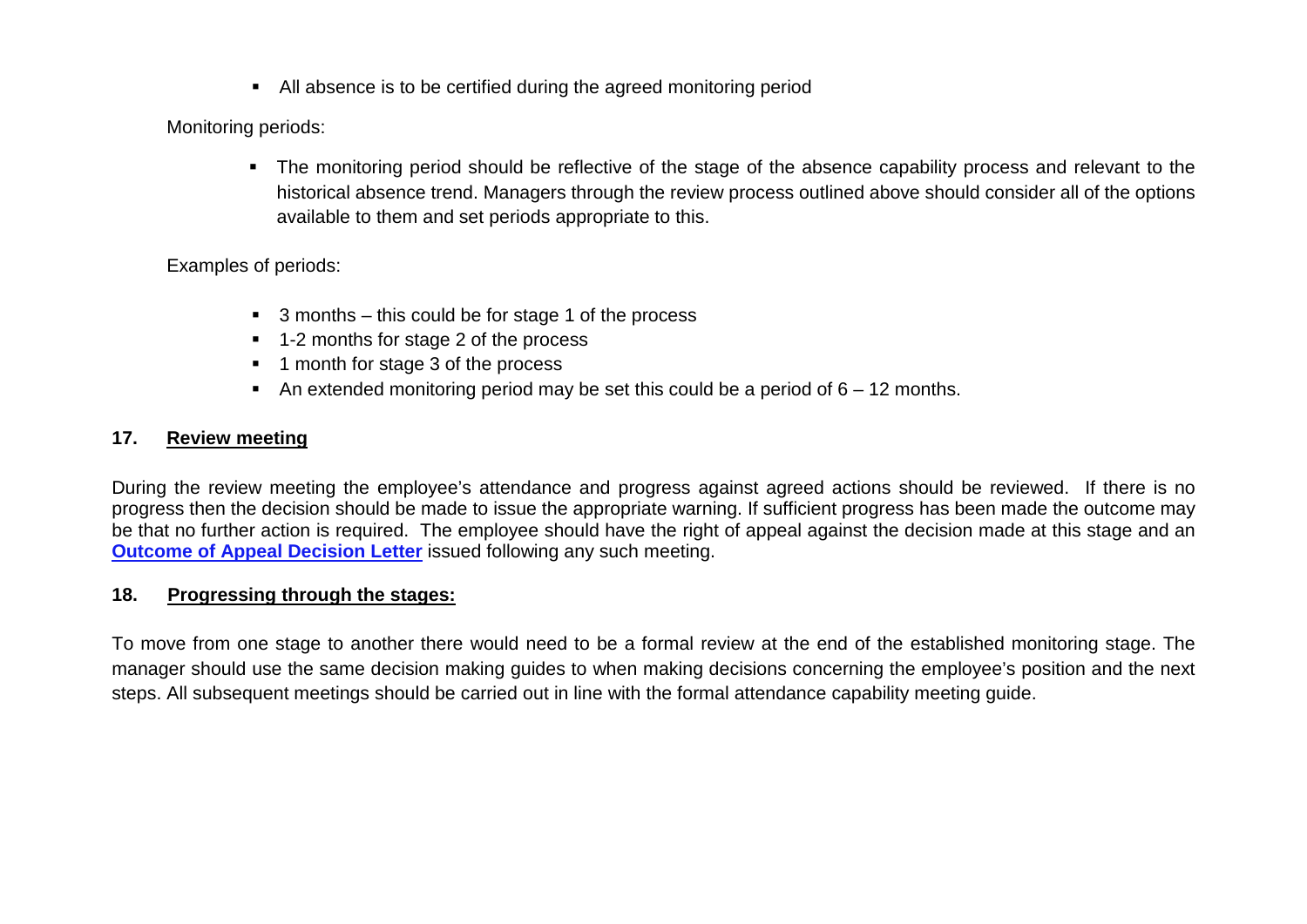#### **19. Absence dashboard**

- The absence Dashboard can be found in the desktop page under the icon heading sickness reports and absence reports.
- The absence data is drawn directly from ITrent so it is reporting the mots up to date absence data.
- Guidance on accessing the Dashboard and its reports can be found on the home page.
- All Managers are able to access DCC and Service top level information on the absence position.
- Managers will also be able to access the RAW data for their reporting teams.
- The reporting structures for the Dashboard are based on ITrent reporting structures. Directors have access to all levels of data. Heads of Service have access to all data pertaining to their service.

### **20. Pay when absent from work**

- Unauthorised absence is unpaid. Following written notice from a manager that if a medical certificate is not provided by a stipulated date, the period of absence will be unpaid and the individual would be subject to the disciplinary procedure.
- The organisation may with notice refuse to continue to pay enhanced sick pay for certificated or un-certificated absence from work. For example: where an employee continues to participate in outside work activities which have a repeat impact on their health and ability to attend work, or if an employee refuses to attend or interact with OHU and there is a need for the Manager to understand the absence from work and impact in more detail than an employee's explanation of the situation.

## **21. Removal of right to self- certification**

- At the first formal absence capability meeting a manager can insist that any subsequent absence from work during the monitoring period will require the individual to provide certification of their inability to attend work. Should an employee not provide this:
	- **Enhanced sick pay will be removed**
	- **Escalation of the management in the non-attendance process**
	- A review of conduct under the disciplinary process may be considered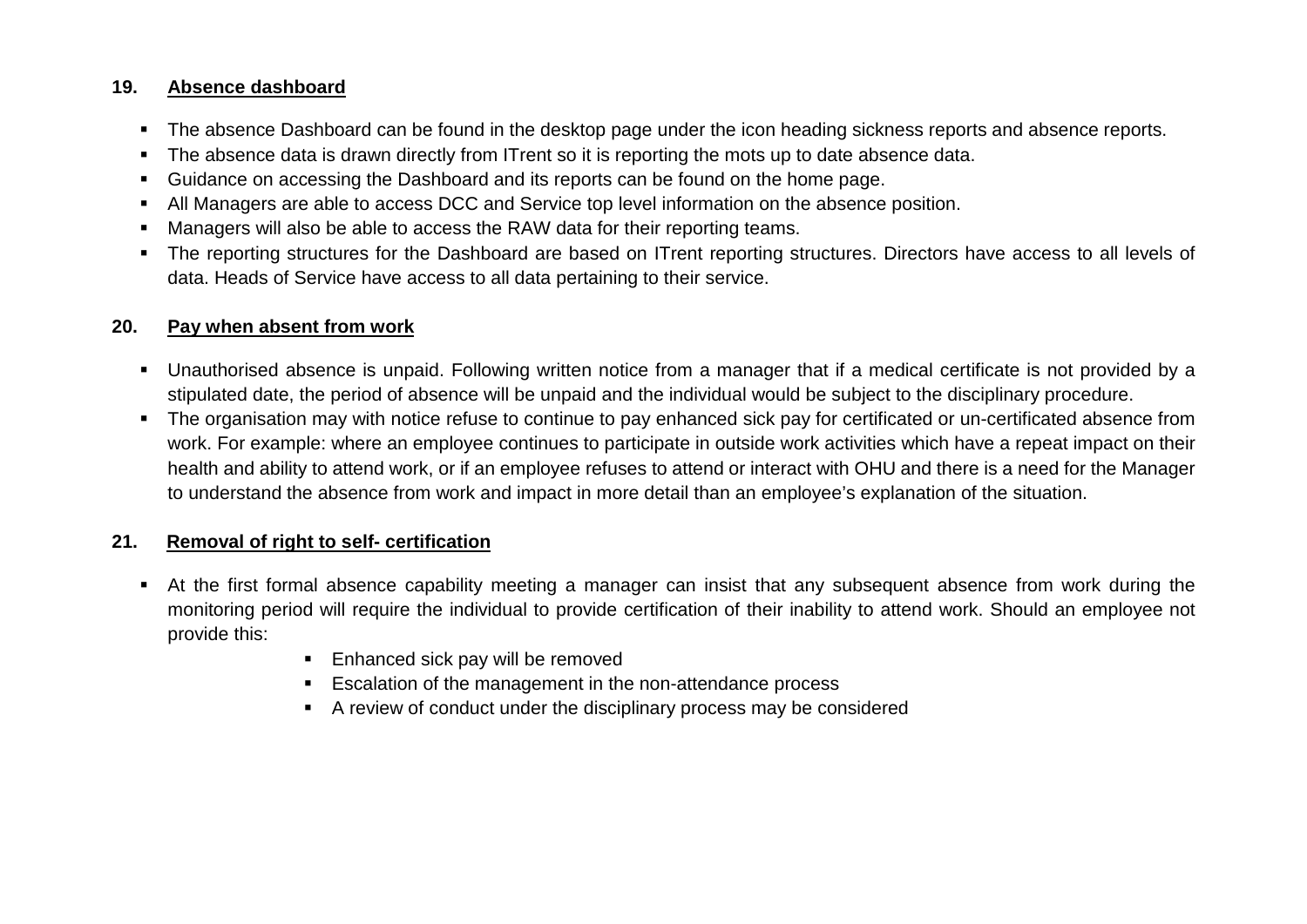#### **22. Suspension on medical grounds**

On return to work or planned return to work, should a Manager have serious concerns about an employee's fitness to work, they may suspend the employee on medical grounds. Managers will need to consult both Human Resources and OHU to ensure guidance on decision and next steps are provided. Suspension is on full pay and is for a period whilst further medical advice from a medical practitioner and OHU is sought.

#### **23. Non-attendance at work due to other medically related procedures**

#### **a. Elective procedures / Gender reassignment**

Should employees plan and arrange elective procedures they will not be considered absent from the workplace under the Attendance at Work procedure. All appointments and associated time off from work will need to be taken as annual leave or flexi. Consideration for a period of unpaid sick leave can be made but approval must be provided by the Manager, for such cases employees would need to provide a medical certificate and they may be able to receive statutory sick pay in these circumstances.

Should an elective procedure be medically supported such as in the cases where it is required due to a potential health, psychological issue or gender reassignment and can be supported by written confirmation from a medical practitioner, then paid time off would be provided, subject to the appropriate medical certification.

#### **b. IVF treatment**

IVF treatment often requires 8-10 attendances at a clinic and can involve one or both partners concerned to attend. Within a rolling 12 month period there is an allowance up to the equivalent to 3 days (or pro rata to 60% of contractual working time for part time staff). On occasions the treatment may require extensive travel by agreement the time off can be extended to the equivalent to 5 days (37 hours) within the 12 month rolling period. If any additional time off is required this would be taken as annual leave or flexi.

#### **c. Medical appointments – GP/Hospital/ Dentist/Optician**

Routine medical appointments should be taken in an employee's own time, and be taken outside of the working day whenever possible. Employee's attending a planned hospital appointment should seek approval to attend prior to the appointment date. Managers can ask for proof of the appointment, failure to provide this may result in the employee having to take unpaid time off or annual leave.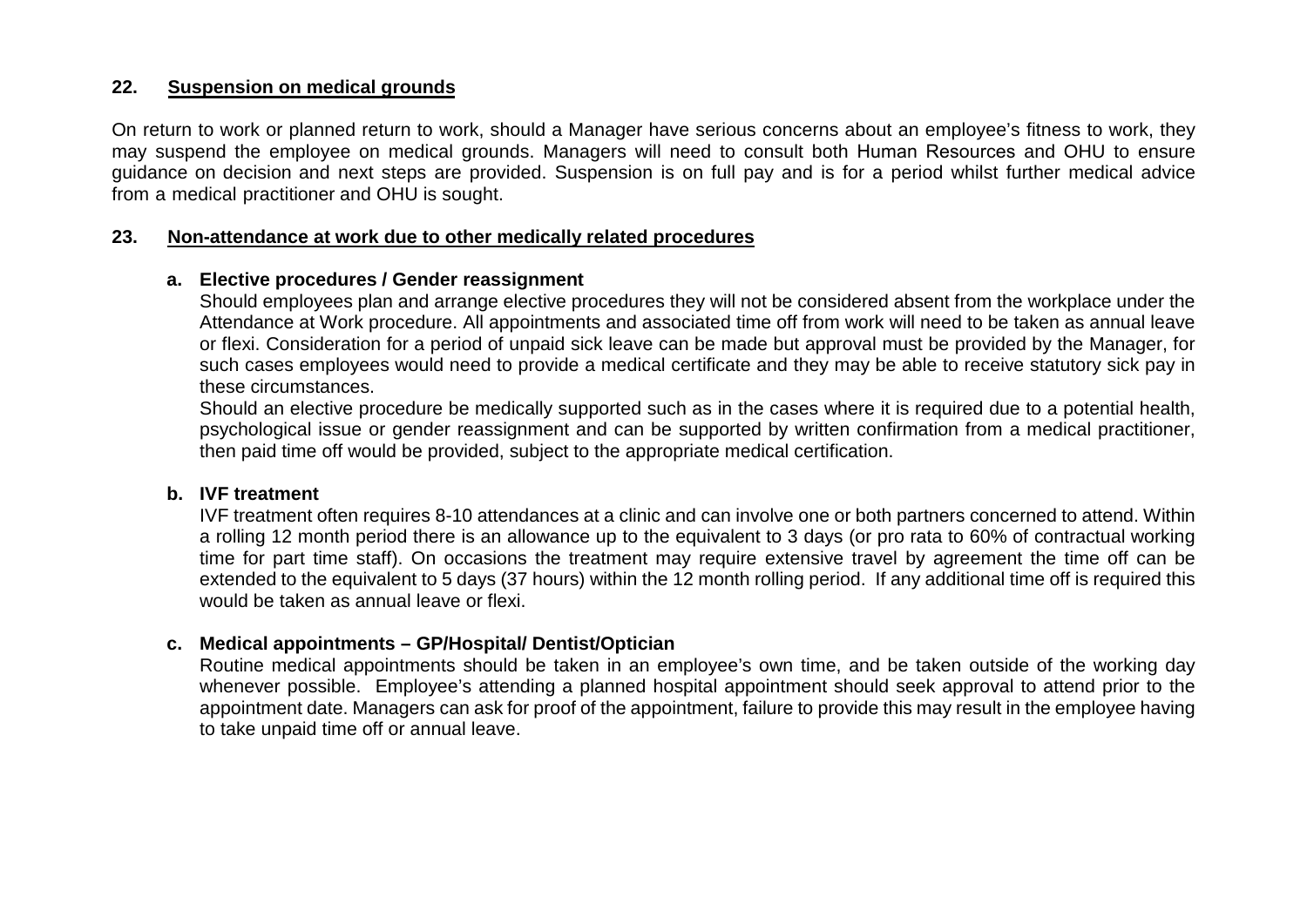#### **d. Pregnancy related**

It is good management practice to ensure that an early pregnancy risk assessment is carried out with a pregnant employee. Adjusted duties or other reasonable measures should be explored with pregnant employees who are at risk of being absent.

Absences related to a pregnancy will not count towards the trigger system. If an employee is off sick due to a pregnancy related aspect in the four weeks leading up to the expected birth of the baby, then the employee's maternity leave will commence early.

## **24. Annual leave**

Should an employee fall sick during a period of annual leave, then the annual leave can be taken at another time subject to the following conditions:

- The employee notifies their manager on the first day of the sickness.
- The absence period regardless of length must be certified by a qualified medical practitioner.
- Where an employee is overseas when he/she falls ill or is injured, evidence must be produced that the employee has made an insurance claim for medical treatment received at an overseas location.

Employees, who are off long term sick, still accrue their holiday entitlement, and they can choose to take annual leave during a period of absence, they need to do this in agreement with their Manager.

If an employee does go on holiday during a long term period of absence they need to take this period as annual leave. It should be noted that employees should not engage in activities that are:

- $\blacksquare$  Inconsistent with their stated reason for absence
- Have a detrimental effect on their recovery
- May worsen/prolong their absence

Should it transpire that an employee has undertaken an activity that proves detrimental to their recovery this may result in the removal of enhanced sick pay.